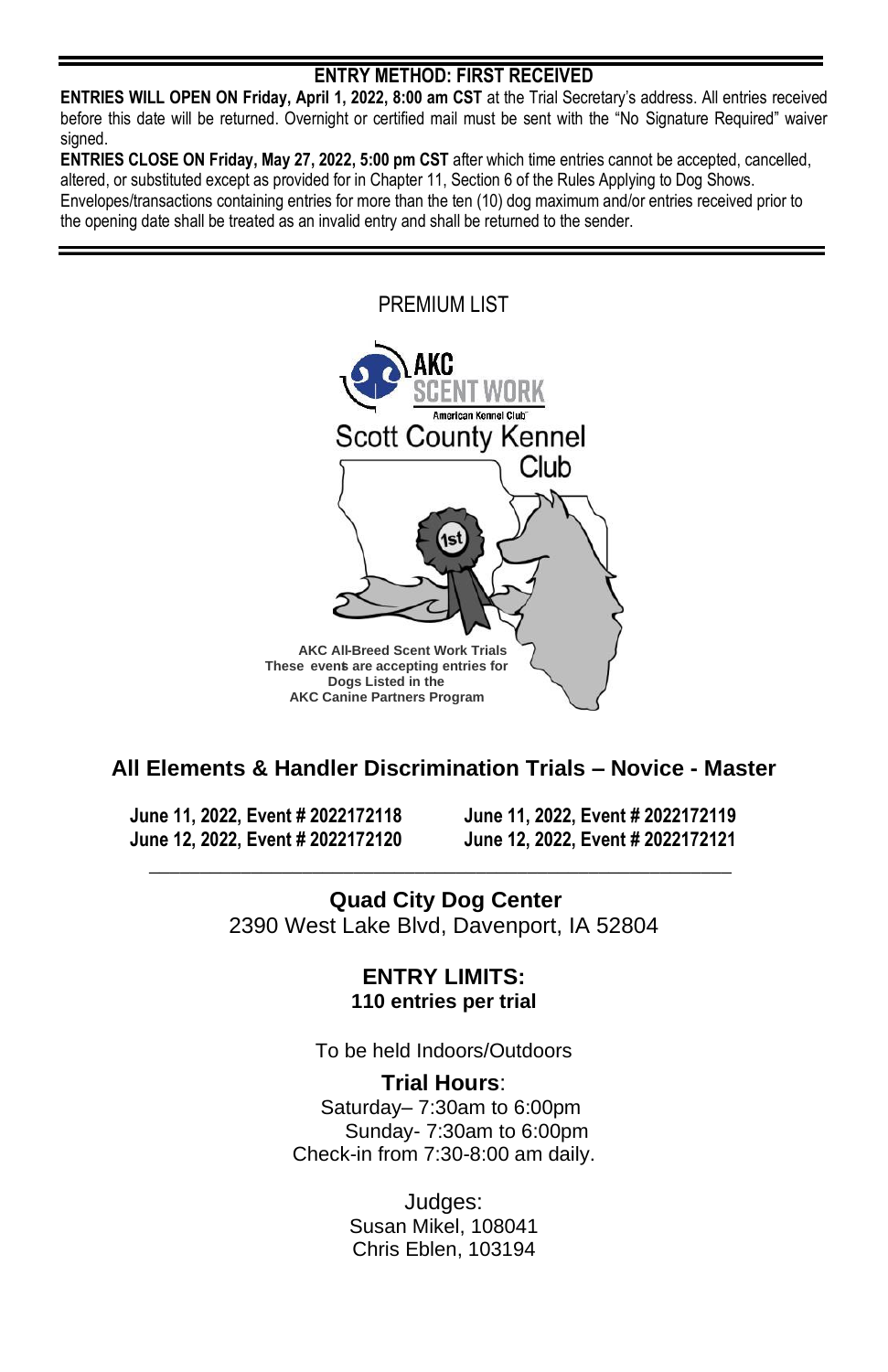

# **CERTIFICATION**

Permission is granted by the American Kennel Club for the holding of this event under American Kennel Club rules and regulations.

Gina DiNardo, Secretary

# **OFFICERS OF THE Scott County Kennel Club**

President ………………………………… …………………... ...…Odette Albery Vice President …………………………………… …………………Katja Walthers Secretary…………………………………………………………………........Sarah Horr Treasurer……………………………………………………………...Janice Poelvoorde Corresponding Secretary. Michael Walthers, 26 Oakbrook Dr. Bettendorf, IA 52722

| <b>TRIAL CHAIRPERSON</b>                                                                                      | <b>TRIAL SECRETARY</b>                                                                                        |
|---------------------------------------------------------------------------------------------------------------|---------------------------------------------------------------------------------------------------------------|
| Karen Pouder<br>19121 12 <sup>th</sup> Ave North, East Moline, IL 61244<br>Elifran7@gmail.com<br>309-496-2241 | Carolyn Venaglia<br>1401 30 <sup>th</sup> St, Bettendorf, IA 52722<br>SCKCtrialsecy@gmail.com<br>563-349-3095 |

# **EVENT COMMITTEE**

Karen Pouder, Carolyn Venaglia, Marge Legg, Lisa Warner, Sally Carter, Katja Walthers, Sarah Christison and other club members.

# **JUDGES AND ASSIGNMENTS**

Susan Mikel Berwick, IA

June 11, 2022 Trial 1 Handler Discrimination: Novice-Master Buried: Novice-Master Exterior: Novice-Master

> June 12, 2022 Trial 2 Container: Novice-Master Interior: Novice-Master

Chris Eblen Des Moines, IA

June 11, 2022 Trial 2 Handler Discrimination: Novice-Master Buried: Novice-Master Interior: Novice – Master

> June 12, 2022 Trial 1 Container: Novice-Master Exterior: Novice-Master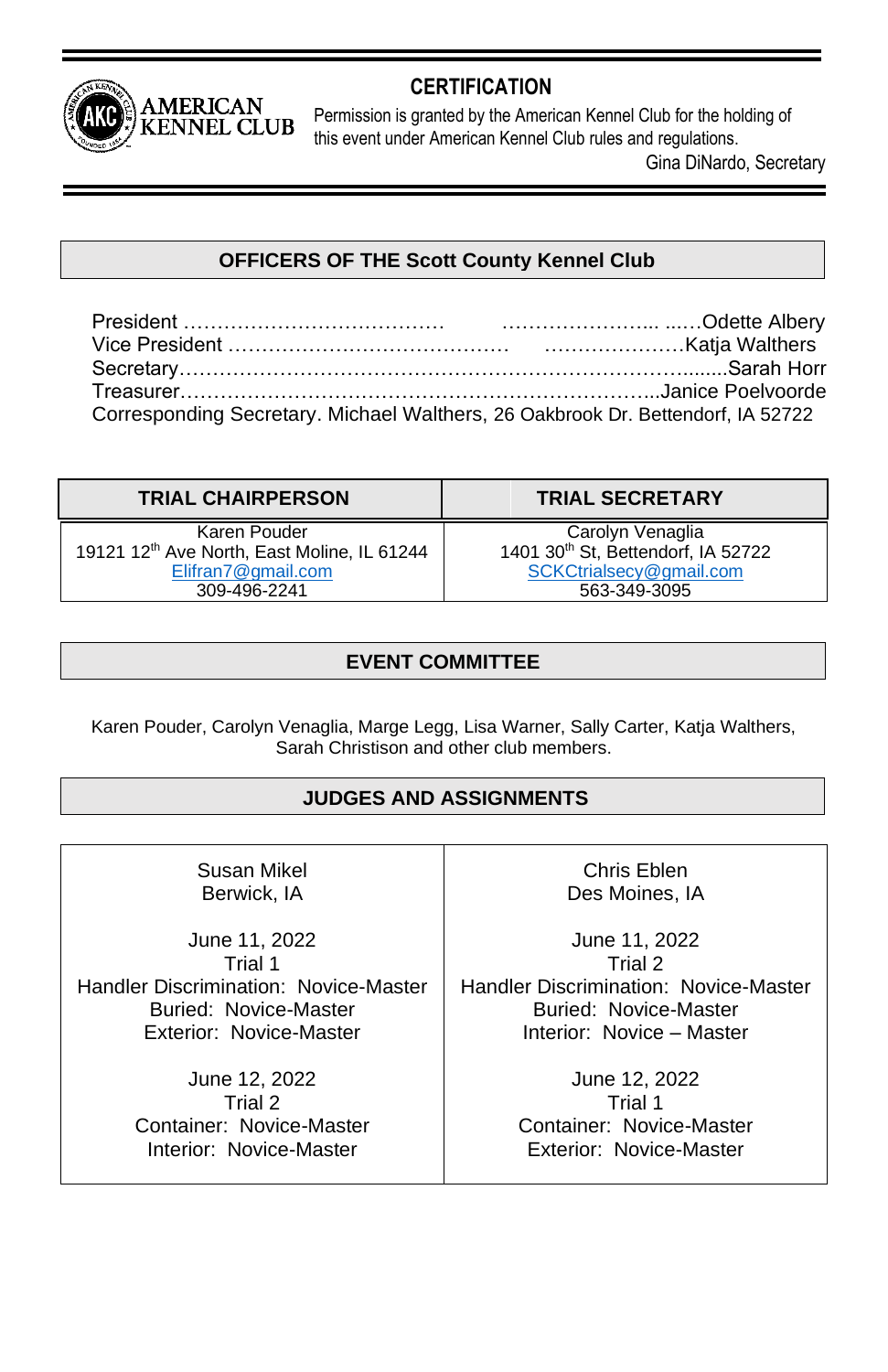## **VETERINARIAN ON CALL**

## **Animal Emergency Center of The Quad Cities 1510 State Street, Bettendorf, IA 52722 563-344-9599**

## **EMERGENCY SERVICES**

## **Fire/ Ambulance/Police- Scott County - 911**

## **Genesis Medical Center – 1227 East Rusholme, Davenport, IA 563-421-100 3.2 miles**

## **CLASSES OFFERED & JUDGING TIMES**

| <b>SATURDAY</b>                                            |                                                      | <b>SUNDAY</b>                    |                                        |  |
|------------------------------------------------------------|------------------------------------------------------|----------------------------------|----------------------------------------|--|
| <b>Handler Discrimination</b><br>Novice A/B - Master       | <b>Handler Discrimination</b><br>Novice A/B - Master | Container<br>Novice A/B - Master | Container<br>Novice A/B - Master       |  |
| <b>Buried</b><br>Novice A/B - Master                       | <b>Buried</b><br>Novice A/B - Master                 | Interior<br>Novice A/B - Master  | <b>Exterior</b><br>Novice A/B - Master |  |
| Interior<br>Novice A/B - Master                            | <b>Exterior</b><br>Novice A/B - Master               |                                  |                                        |  |
| Judging begins after Handler Briefing at 8:00 AM each day. |                                                      |                                  |                                        |  |

Move Ups between trials WILL be offered. Element move ups will be allowed between Trial 1 and Trial 2 each day and between days. A Move Up form at the trial site must be completed and submitted to the Trial Secretaries before the search can take place.

## **HANDLER DISCRIMINATION DIVISON**

**Handler Discrimination** classes are titling classes in which the targeted scent is that of the handler themselves. Handlers are required to provide their own scented articles in a plastic bag, for the Novice class, one cotton glove or cotton sock, for Advanced, Excellent, and Master, cotton balls or cotton swabs. Three qualifying scores are required to earn titles in each class.

## **DOG ELIGIBLE TO ENTER**

This trial is open to all dogs SIX (6) months of age or older that are registered with the American Kennel Club or that have AKC Limited Registration, Purebred Alternative Listing/Indefinite Listing Privileges (PAL/ILP), an AKC Canine Partners listing number or approved Foundation Stock Service (FSS) breeds are eligible to participate. Dogs with a Purebred Alternative Listing/Indefinite Listing Privileges (PAL/ILP) or an AKC Canine Partners listing number must be spayed or neutered in order to compete.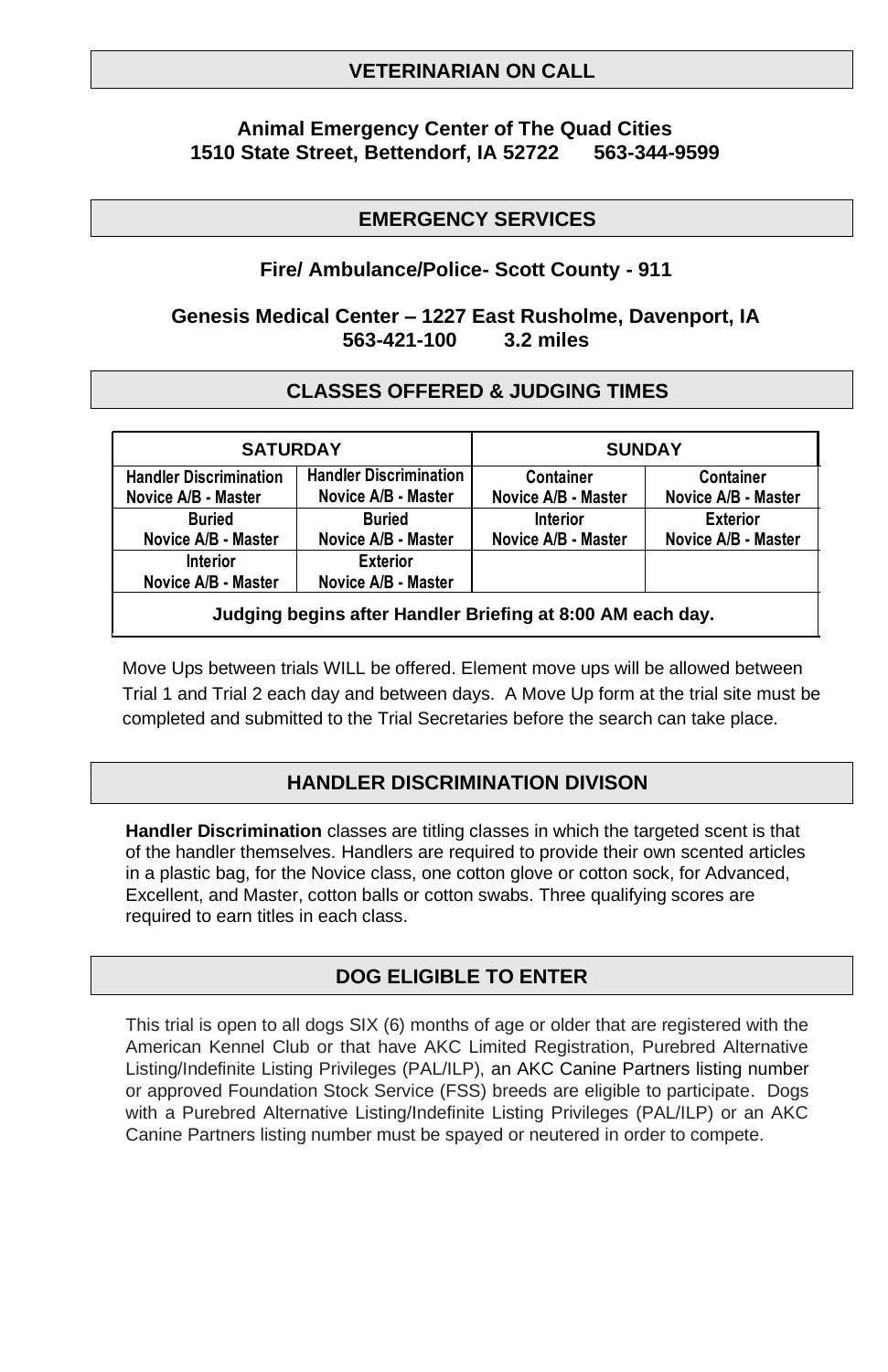**Condition of the Dog:** Dogs with physical challenges (including amputees) are eligible to participate provided that, in the opinion of the judge, they display no signs of physical discomfort and can safely complete the search. Dogs with bandages, sutures, or visible wounds are not eligible. Deaf dogs and blind dogs are allowed to enter. Dogs that are both deaf and blind are able to participate so long as the handler is in control of the dog at all times, the dog can complete the requirements of the class, and the dog does not appear to be under undue stress in the opinion of the judge.

## **ENTRY FEES PER CLASS**

Entry fees include a \$3.50 per run AKC recording fee. \$20 per class – Novice \$25 per class – Advanced-Master

**Mail entry forms and fees to:** Carolyn Venaglia 1401 30<sup>th</sup> St Bettendorf, IA 52722

Please make checks payable to the **Scott County Kennel Club**.

No entries will be accepted by phone, email, or fax. Express mail entries must include the signature waiver allowing them to be left at the secretary's address. Inquiries may be directed to Carolyn Venaglia at [SCKCtrialsecy@gmail.com](mailto:SCKCtrialsecy@gmail.com). No entry shall be made, and no entry shall be accepted which specifies any conditions as to its acceptance.

**Illegible entries** will not be processed and will be returned to the exhibitor. Returned checks do not constitute a valid entry and the

Trial Secretary will add a \$25.00 collection fee to the amount of each returned check.

## **WAIT LIST INFORMATION**

**SCKC is offering** a wait list to fill openings created by withdrawn entries after the trial's closing date/time. A maximum of **50 entries per day** will be placed on the club's wait list. All entries, including wait listed entries, must be received by the Trial Secretary prior to **May 27, 2022**. No entries may be withdrawn with a refund after closing on May 27, 2022. If a withdrawn entry is replaced by a wait listed entry, a full refund will be issued for the withdrawn entry. Any wait listed entry that does not move off the wait list into the trial will receive a full refund.

### **STAGING AREA, HANDLER'S BRIEFING, AND WARM-UP INFORMATION**

**Staging Area** will be out of view of search area(s). Staging area will include crating, warmup and waiting area, as well as the secretary table for check-ins and posting of running order and results.

The **Handler's Briefing** will take place in view of the search area prior to the start of each class, after the hide(s) have been set and after the Demo Dog has run. In the Handler's Briefing the judge will explain if there's an off-leash option, number of hides, maximum height of hides and maximum time for the search. NO DOGS are to be present during the Handler's Briefing.

A **warm-up area** the club shall designate a warm-up area. One labeled container per target odor being used in the trial on that day will be placed in the warm-up area. This will allow handler-dog teams to prepare themselves for the search prior to their run. Each team should limit their warm-up to two minutes or less so that others may be able to use the warm-up area as well. Clubs may also place blank containers.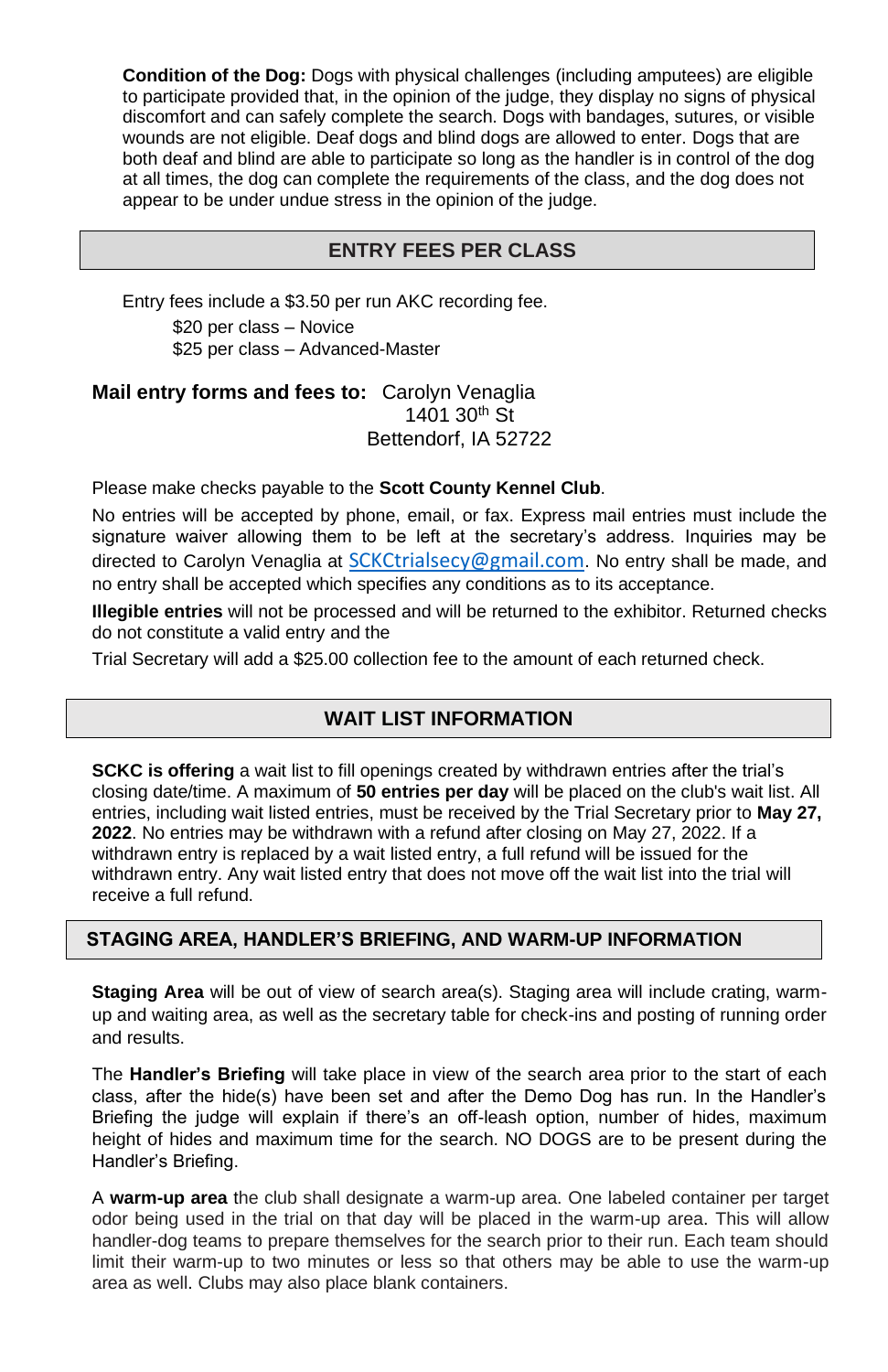## **SEARCH AREA AND RING CONDITIONS**

Search areas may be of any shape, and of the size specified in the *Regulations for AKC Scent Work* for each class.

**Search Area Conditions**. Searches may be indoors on turf, or concrete surfaces, or outdoors on grass, gravel, or asphalt surfaces.

## **ADDITIONAL SITE INFORMATION**

**Trial Site.** It is not appropriate to scout the trial location prior to the trial date. Many search locations are real-life environments, and such visits may risk the host losing the opportunity to use the location in the future.

**Possession of Odors and Training**. Chapter 5. Section 35 of the Scent Work Regulations state "No person other than those engaged in the administration of a trial shall be in possession of any target odor when on the trial grounds. There shall be no training on the grounds of the AKC Scent Work trial, other than the designated warm-up area".

**Spectator Area.** Spectators are encouraged. Any person not handling a dog in the current class, or any person who has already completed their run in the class may choose to watch the search from the spectator area. Handlers may not watch other exhibitors from their class prior to their run except in the case of Handler Discrimination classes. No one outside the search area may assist the handler or disclose the location of the hide.

**Crating**: Outside from vehicles.

**Exhibitors are responsible** for cleaning up after their dog(s). Any exhibitor failing to do so may be excused without benefit of refund if the Event Committee deems the exhibitor to be in violation of this requirement. Cleaning supplies and disposal sites will be available at various locations around the show grounds.

### **RIBBONS, AWARDS, AND PRIZES**

| Placement ribbons will be awarded in each class as follows:        |  |
|--------------------------------------------------------------------|--|
|                                                                    |  |
|                                                                    |  |
|                                                                    |  |
| Fourth Place……………………………………………………………………………………White                  |  |
|                                                                    |  |
|                                                                    |  |
| New Title rosette for Novice, Advanced, Excellent or MastersTeal   |  |
| New Title rosette for Detective…………………………………………………Black and Bronze |  |

A High in Trial rosette and a High Combined rosette will be awarded per AKC rules.

All exhibitors should obtain a copy of the Regulations for Scent Work, by downloading them here:<http://images.akc.org/pdf/rulebooks/RSW001.pdf>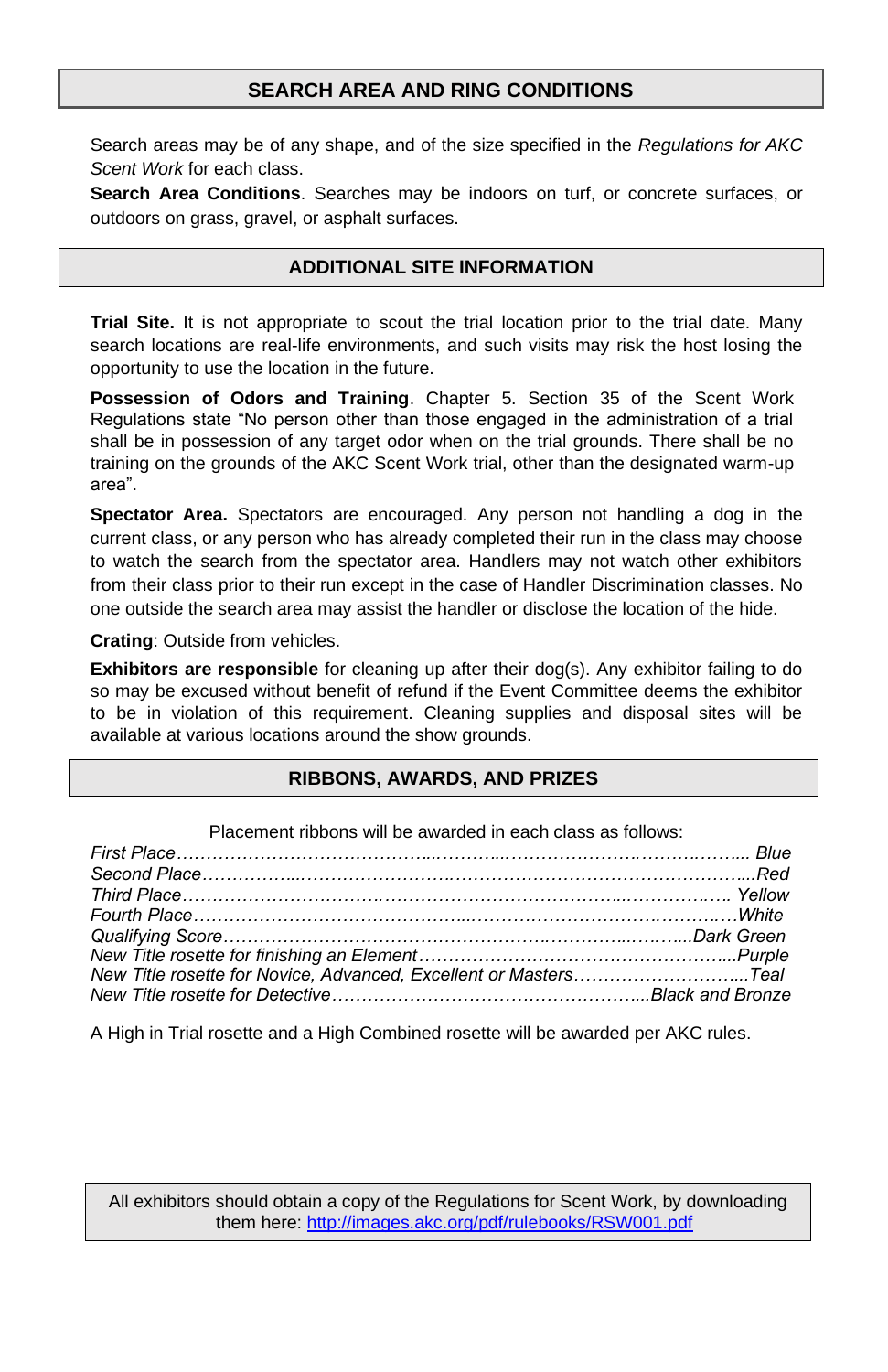#### **SAFETY, BEHAVIOR and LIABILITY**

**The safety of the dog** is our primary concern. By entering this trial, exhibitors acknowledge that they are familiar with the rules and regulations of this sport, and that their dogs are familiar with and able to perform all searches safely. **It is expressly understood** that exhibitors alone are responsible for the behavior of their dogs and/or children. Any exhibitor whose dogs and/or children create an unnecessary disturbance or repeatedly engage in unsafe or disruptive behavior may, at the discretion of the trial committee, be asked to leave the show site. In such case, no refund of any fees paid will be made. The Scott County Kennel Club and its agents, employees, etc., will assume no responsibilities for any loss, damage or injury sustained by exhibitors or handlers, or to any of their dogs or property and further assumes no responsibility for injury to children. The Scott County Kennel Club reserves the right to decline entries for cause and may remove any dog on account of aggression. No one shall have any recourse or claim against the Scott County Kennel Club any official thereof.

**Collars, Leashes and Harnesses.** During searches, dogs must wear a properly fitted collar or harness approved by the judge. A wearable camera such as a Go Pro may be mounted to the dog's harness, if desired. Leashes may be of any length and/or retractable. The leash should be made of plain, pliable material.

**All dogs must be on leash** at all times, and retractable leashes may not be used when on trial grounds (except during judged searches). Dogs must enter and exit the search area with the leash attached to the collar or harness, including when waiting in the search area before and after the search. An off-leash option may be offered at the discretion of the judge, only if the area is completely enclosed.

#### **REFUNDS**

**No entry fee** will be refunded if the trial cannot open or be completed by reason of riots, civil disturbances, fire, an act of God, public emergency, act of a public enemy, or any other cause beyond the control of the organizing committee. No entry fee will be refunded in the event a dog is absent, disqualified, excused, or barred from competition by the action of the Trial Committee. Dogs pulled after closing because of injury or other medical condition are not eligible for a refund.

**Bitches in season** will be refunded the full entry fee. Notification in writing must be given to the trial secretary no later than one half hour prior to the start of the first class of the day of the trial.

#### **RINGSIDE**

**Judges are not required** to wait for dogs. The Owner of each dog is solely responsible for having it ready at the search area when it is to be judged. The Club has no responsibility to provide service through a public address system or stewards or runners for the purpose of calling or locating dogs that are not brought into the ring when required.

**EXHIBITOR CHECK-IN**: At check-in you will receive your armband number. Once the time and location for check-in is determined all exhibitors will be notified by email.

### **Exhibitors MUST check-in EACH day they are entered.**

### **Claims will be arbitrated as set forth on the Official AKC Entry Form for this event.**

Exhibitors should follow their veterinarian's recommendation to assure their dogs are free of internal and external parasites, any communicable diseases, and have appropriate vaccinations." Additionally, clubs should include any specific local or state health requirements, for example, proof of rabies vaccination.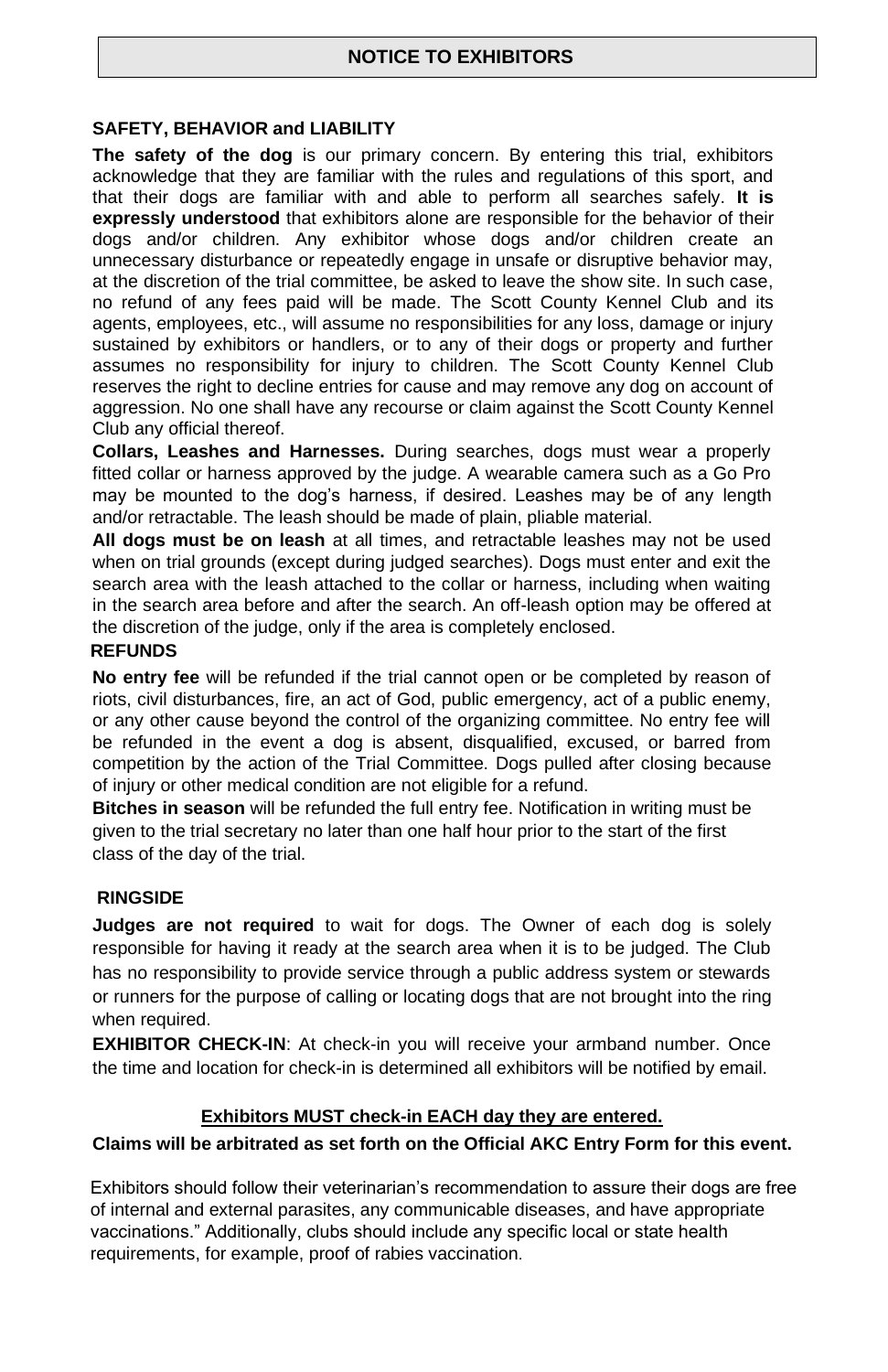#### **HOST HOTEL INFORMATION**

Sonesta Select in Bettendorf 895 Golden Valley Drive Bettendorf, Iowa 52722 (563) 355-3999 Booking Link: [Quad City Dog Center](https://be.synxis.com/?Hotel=32566&Chain=5157&promo=QCDC) RATE NAME: Quad City Dog Center

## **ADDITIONAL HOTEL INFORMATION**

Comfort Inn & Suites 8300 Northwest Blvd Davenport, IA 52803 563-324-8300

Camping West Lake Park 14910 – 110th Ave Davenport, IA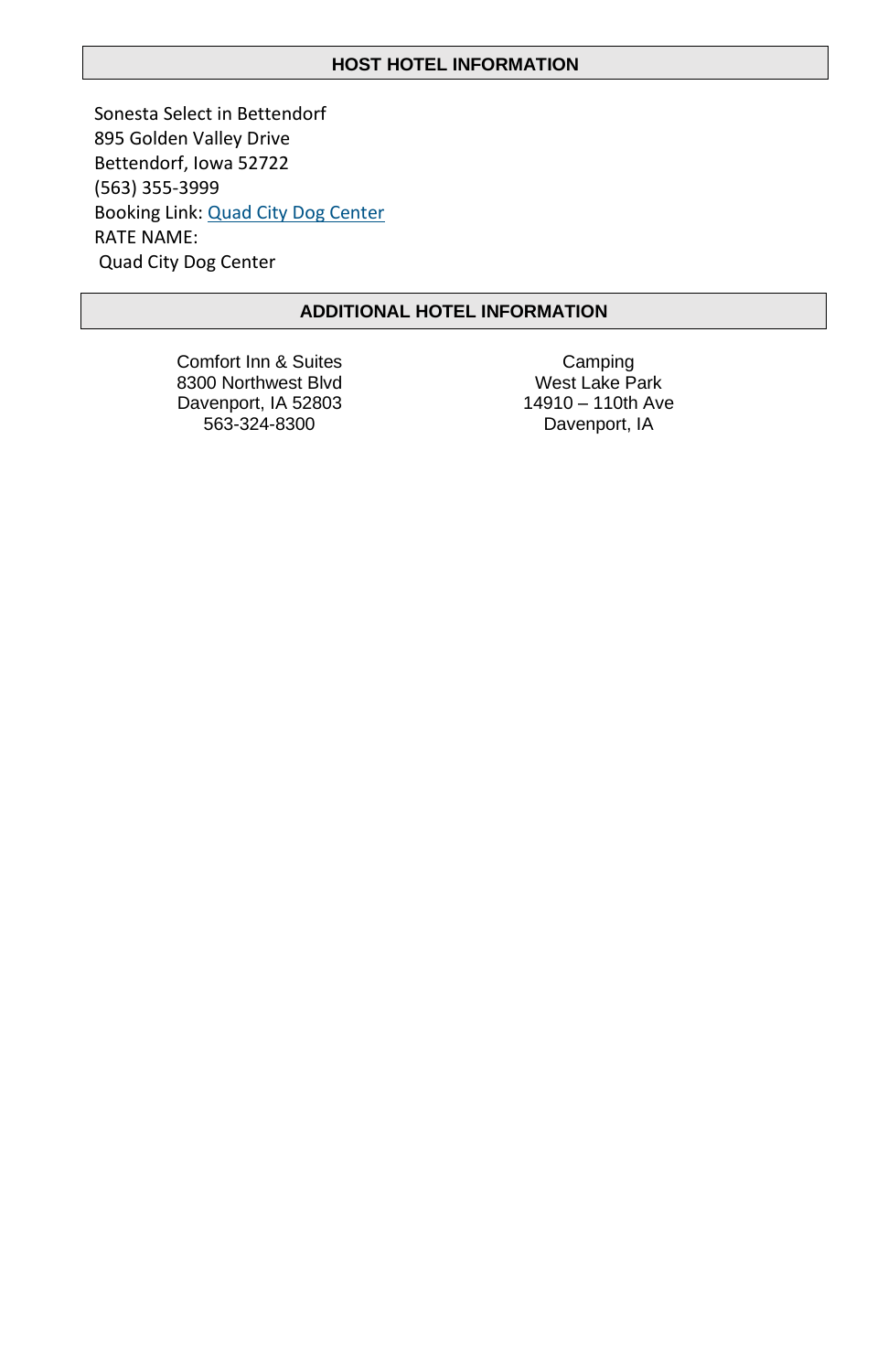## **DIRECTIONS TO THE TRIAL SITE**

Quad City Dog Center is conveniently located off I-280 in Davenport, Iowa in the West Lake Industrial Park.

**From the North or Northeast,** take US 61 or I-88 to I-80 West. Follow I-80 West to I-280 East. Exit at Iowa Exit 4, West Locust Street. Turn right on West Locust and proceed one block to West Lake Boulevard. Turn right. Quad City Dog Center is at 2390 West Lake Boulevard, across from Honda plant.

**From the East**, take I-80 to I-74 to I-280 West. Follow I-280, crossing the Mississippi River. Exit at Iowa Exit 4, West Locust Street. Turn left on West Locust and proceed one block to West Lake Boulevard. Turn right. Quad City Dog Center is at 2390 West Lake Boulevard, across from Honda plant.

**From the South,** take I-74 West to I-280 West. Follow I-280 west, crossing the Mississippi River. Exit at Iowa Exit 4, West Locust Street. Turn left on West Locust and proceed one block to West Lake Boulevard. Turn right. Quad City Dog Center is at 2390 West Lake Boulevard, across from Honda plant.

**From the West**, take I-80 east to I-280, follow to Exit 4, West Locust Street. Turn right on West Locust, proceed one block to West Lake Boulevard. Turn right. Quad City Dog



**MAP**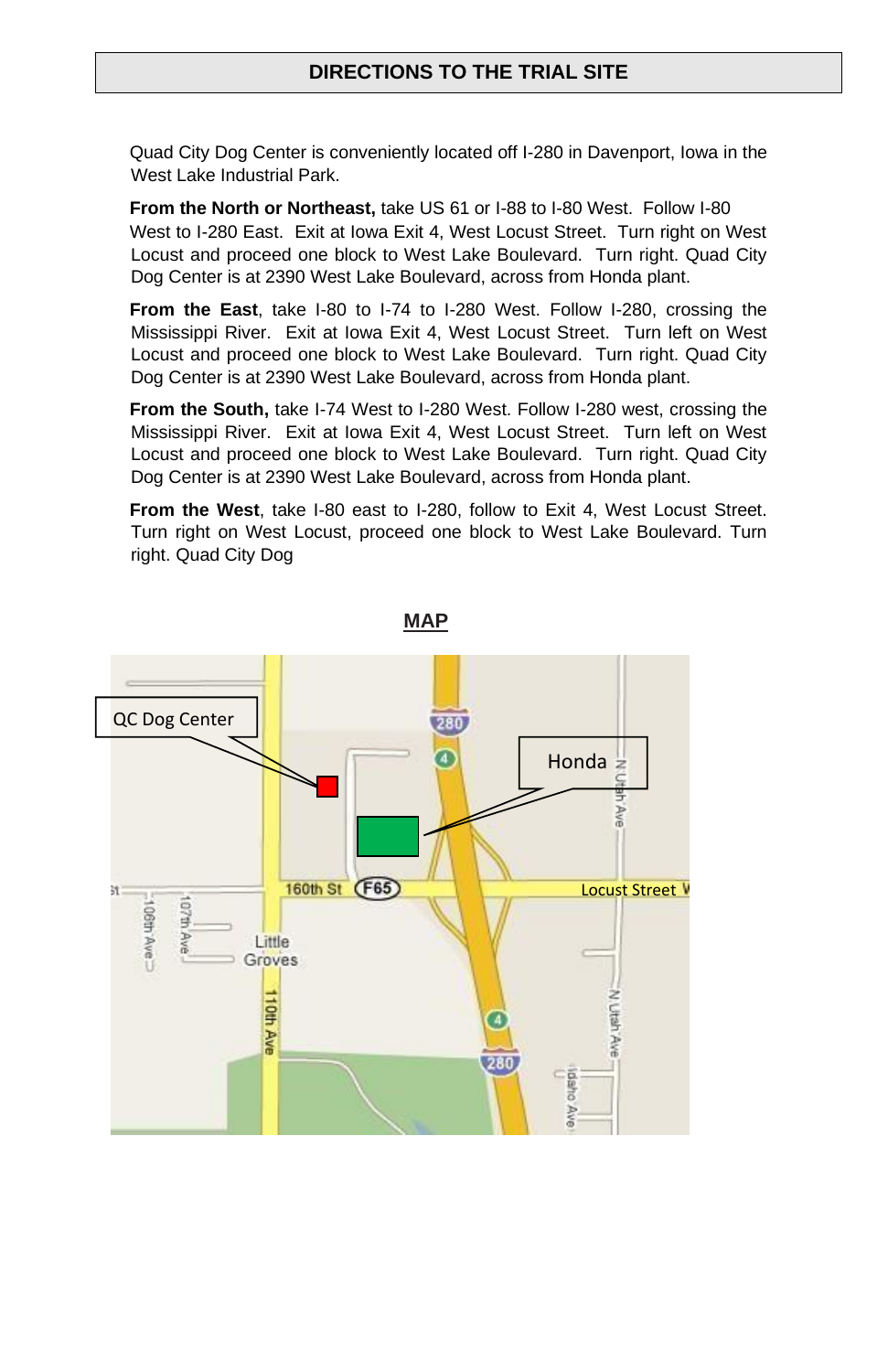## **AKC Official Entry Form**



Owner

Opens – April 1, 2022 Closes – May 27, 2022

Send entries to Carolyn Venaglia  $140130^{th}$  St Bettendorf, IA 52722

| Entry fees: \$20 per class - Novice; \$25 per class - Advanced-Master                                       |                                                                                       |                                                                                           |                                                                                      |  |                                                                                        |                                                                                       |
|-------------------------------------------------------------------------------------------------------------|---------------------------------------------------------------------------------------|-------------------------------------------------------------------------------------------|--------------------------------------------------------------------------------------|--|----------------------------------------------------------------------------------------|---------------------------------------------------------------------------------------|
|                                                                                                             | <b>Container</b>                                                                      | <b>Interior</b>                                                                           | <b>Exterior</b>                                                                      |  | <b>Buried</b>                                                                          | <b>Handler</b><br><b>Discrimination</b>                                               |
| Sat Trial 1<br>6/11/2022                                                                                    |                                                                                       | <b>∩Novice A</b><br>$\square$ Novice B<br>□Advanced<br>$\Box$ Excellent<br><b>□Master</b> |                                                                                      |  | <b>∩Novice A</b><br>$\Box$ Novice B<br><b>∩Advanced</b><br><b>Excellent</b><br>□Master | <b>Novice A</b><br>$\Box$ Novice B<br>⊟Advanced<br>$\Box$ Excellent<br><b>□Master</b> |
| Sat Trial 2<br>6/11/2022                                                                                    |                                                                                       |                                                                                           | □Novice A<br>$\Box$ Novice B<br><b>∩Advanced</b><br><b>Excellent</b><br>□Master      |  | <b>∩Novice A</b><br>$\Box$ Novice B<br><b>∩Advanced</b><br>$\Box$ Excellent<br>□Master | □Novice A<br>$\Box$ Novice B<br>⊟Advanced<br><b>Excellent</b><br>□Master              |
| Sun Trial 1<br>6/12/2022                                                                                    | □Novice A<br>$\Box$ Novice B<br><b>∩Advanced</b><br><b>Excellent</b><br><b>Master</b> | □Novice A<br>$\Box$ Novice B<br><b>∩Advanced</b><br>$\Box$ Excellent<br>□Master           |                                                                                      |  |                                                                                        |                                                                                       |
| Sun Trial 2<br>6/12/2022                                                                                    | □Novice A<br>□Novice B<br><b>Advanced</b><br><b>□Excellent</b><br>□Master             |                                                                                           | □Novice A<br>$\Box$ Novice B<br><b>Advanced</b><br>$\Box$ Excellent<br><b>Master</b> |  |                                                                                        |                                                                                       |
|                                                                                                             |                                                                                       | Make checks payable to the Scott County Kennel Club                                       |                                                                                      |  |                                                                                        |                                                                                       |
|                                                                                                             | # of classes                                                                          | x                                                                                         | $$20 =$                                                                              |  |                                                                                        |                                                                                       |
|                                                                                                             | # of classes                                                                          | x                                                                                         | $$25 =$                                                                              |  |                                                                                        |                                                                                       |
| <b>Total due</b><br>Trial Secretary will add a \$25.00 collection fee to the amount of each returned check. |                                                                                       |                                                                                           |                                                                                      |  |                                                                                        |                                                                                       |
| <b>AKC Registered Name</b>                                                                                  |                                                                                       |                                                                                           |                                                                                      |  |                                                                                        | <b>Registration Number</b><br>□ AKC/PAL/ILP/CP □ Foreign                              |
| Call name                                                                                                   |                                                                                       | Date of birth                                                                             |                                                                                      |  | Sex                                                                                    |                                                                                       |
| <b>Breed</b>                                                                                                |                                                                                       |                                                                                           |                                                                                      |  | Variety                                                                                |                                                                                       |
| <b>Breeder</b>                                                                                              |                                                                                       |                                                                                           |                                                                                      |  |                                                                                        |                                                                                       |
| Sire                                                                                                        |                                                                                       |                                                                                           |                                                                                      |  |                                                                                        |                                                                                       |
| Dam                                                                                                         |                                                                                       |                                                                                           |                                                                                      |  |                                                                                        |                                                                                       |

Owner's Address City **State Act of the City** State State Act 2 (2) Telephone Email Handler name (if different from owner): Junior Handler # (if applicable):

**\*\*\*Be sure to read the Agreement and sign on the reverse. No form will be processed without your signature!**

**Rules, Regulations, Policies and Guidelines are available on the American Kennel Club Web site,**